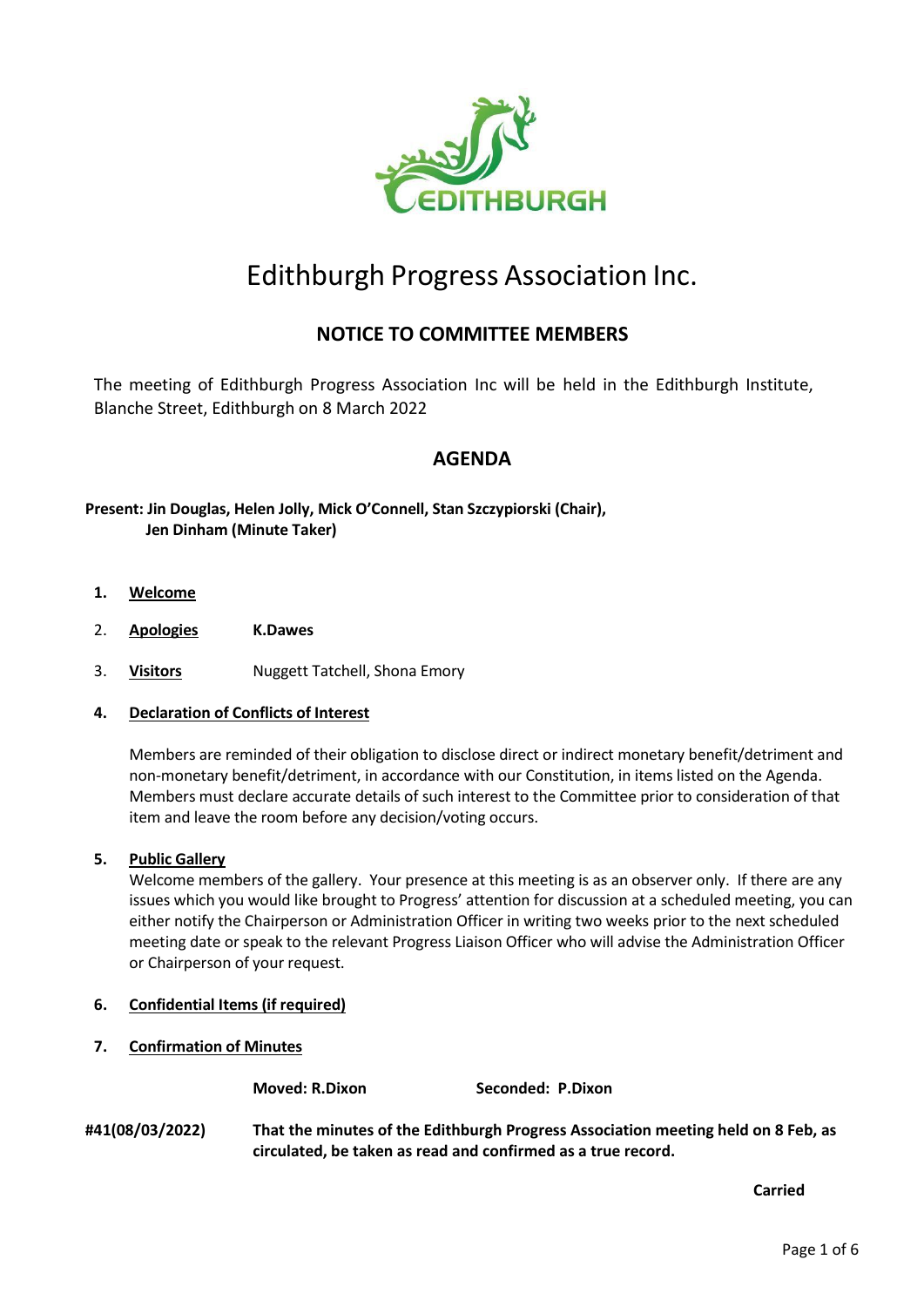### **8. Matters Arising From Minutes**

- 8.1 **Cheryl Lucas – Charity**
	- **MO met with principal of school and the Principal was reticent to provide money to only Edithburgh children. Suggest people donate to a pool and any needy child can access rather than a town funding certain children. Given the numerous organisations that are available to support children for learning and needs we have decided not to support this however, Progress are willing to consider funding if the school needs additional support. Edithburgh Progress are supporting children in the town through other means.**

**Action: J Dinham letter to Cheryl Lucas**

- 8.2 **Disabled Table – JD dealing with Access Advisory Council to get quotes for the supply and install of a Wheelchair friendly table and relocation of existing table**
	- 8.2.1 **Review of Action List**

#### **9. Reports**

9.1 **Caravan Park Working Group Report – S.Szczypiorski. M.O'Connell**

### **CPWP Meeting Report - Jen March 2022**

1. Grants Consultant

Discussion about employing a Grants Consultant to monitor grants and apply on a fee for service basis.

2. Site photos

A number of non-complying developments have been put in place by ASL and Permanent patrons, with or without permission, and caused ill feeling with those doing the right thing. Liz Daniels is taking photos of the current sites and these will be used as a base to prevent any future non-complying structures being erected. At the change of ownership and non-complying structures will need to be made compliant.

- 3. Budget meeting
	- Depending on budget affordability the following are being requested:
	- a) Fish shelter cleaning and painting
	- b) Entrance spruce-up
	- c) Concreting
		- a. Access paths to the camp kitchen (\$7700)
		- b. Disabled Unit access (\$6600)
		- c. Caravan parking slabs 15 for \$27000 (recommend 3 or 5 per year)
		- d. Park bench slabs \$1200 (3 at \$400)
		- e. Boat wash area access and egress (\$?)
- 4. Storage/Staff Amenities/Garage

Plans being drawn up, but a drawn-out process.

5. Gas regulator

During CPWP meeting had a hook up with Andrew McCann from the Office of the Technical Regulator and Steve Dumesny (plumber who installed taps and hot water services) to fix compliance issues.

6. Response to Council Recreational Vehicles in the town feedback request Council given feedback regarding recreational vehicles free parking in the town. Response to request formally to use the land across from the caravan park for unpowered camping during peak times, with guests having access to park facilities.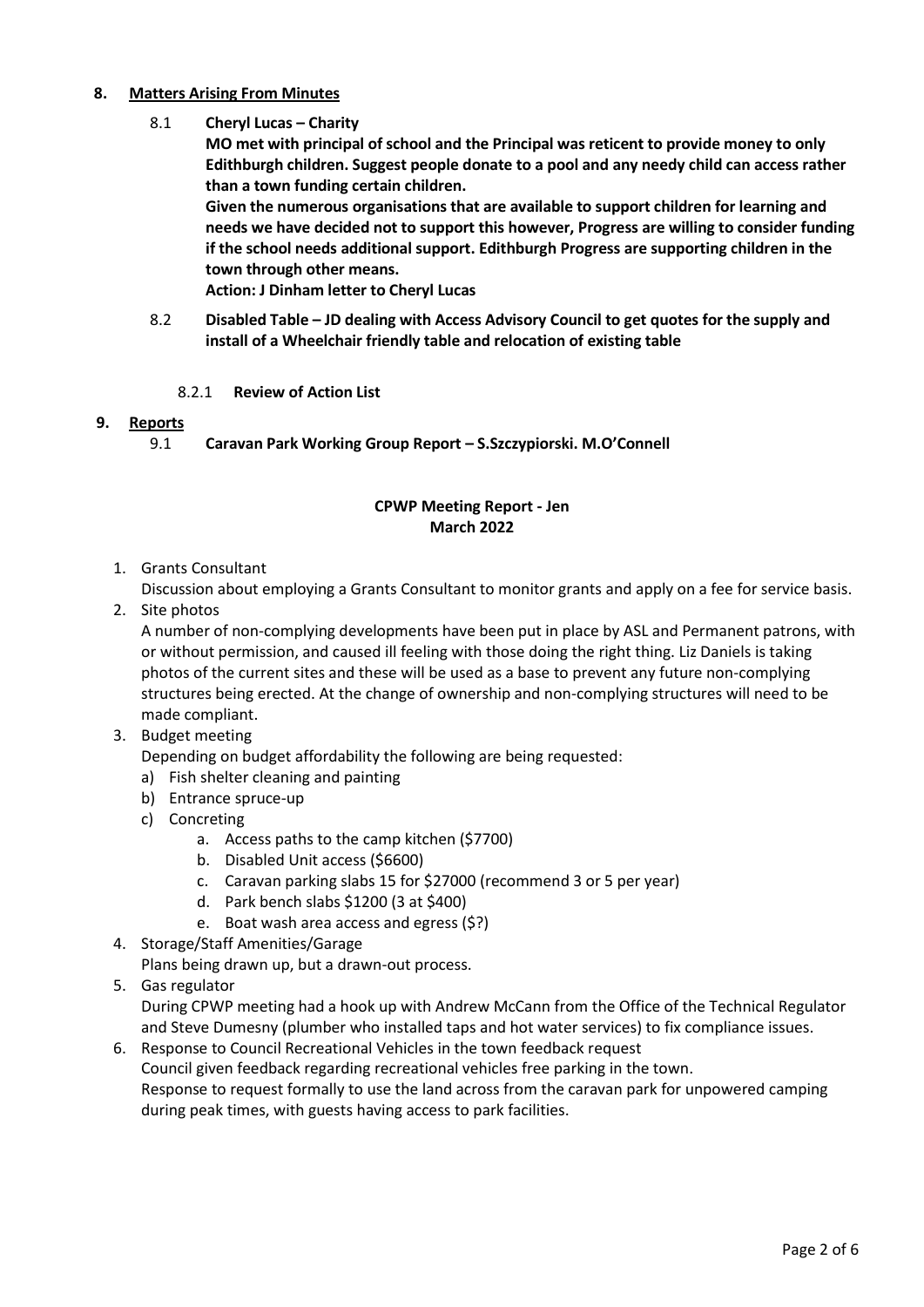# **FORD McCARTHY & ASSOCIATES**

ABN 88 471 591 794 finance@fordmccarthy.com

Edithburgh Progress Association Inc To: Ford McCarthy & Associates From: 8<sup>th</sup> March 2022 Meeting Date:

Report Title: **Finance Report** 

**Financial Reports from MYOB** 

The following reports have been submitted for your consideration:

- \* Balance Sheet for Edithburgh Progress Association as an entity
- \* Profit and Loss (with last year)
- \* Profit and Loss

**Additional Reports from Excel** 

\* Budget vs Actual with Remaining Balances

\*Caravan Park \*Progress Association \*Finance & Capital \*Edithburgh Events Group \*Day at the Burgh

\* Occupancy Rates February 2022 and February 2021

#### **General Business**

Commercial income at 28<sup>th</sup> February 2022 is \$770'469 compared to \$681'897 the previous year.

Operating expenditure at 28<sup>th</sup> February 2022 is \$582'719 compared to \$520'024 in the prior year.

The above figures do not include the capital items/plant which come to a total of \$124'879.

The cheque account has a balance of \$149'405, The Express Saver Account has a balance of \$188'615 and the Future Community Projects Fund has a balance of \$140'699.

#### LTFP & Budget Review

A budget review will be conducted with the CPWP and Park Managers on the 23rd March. A report will be provided to Progress at their March meeting with the suggested alterations.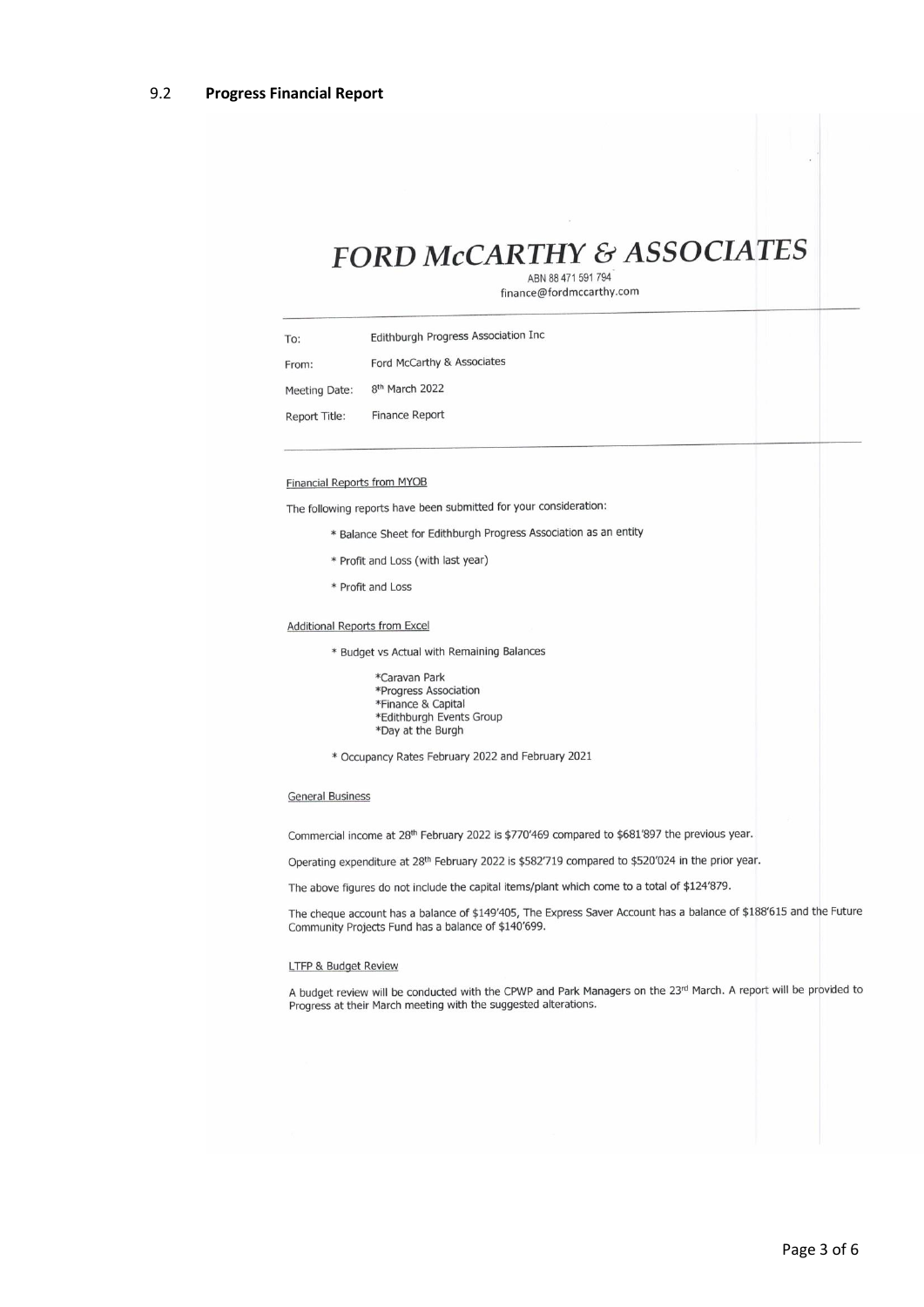#### 9.3 **Day at the Burgh – Helen Jolly**

Continued funding for Day at the Burgh event

**Moved: H.Jolly Seconded: J.Douglas**

**#42(08/03/2022) That the Edithburgh Progress will continue to donate \$5000 per year for the next 5 years for the Day at the Burgh event.**

**Carried**

## 9.4 **Cooee - K.Dawes**

wifi purchase for Shirley Thompson to use – would like to have a \$15 per month account and then top up as needed

**Moved: H.Jolly Seconded: J.Douglas**

**#43(08/03/2022) That Progress will pay for wifi usage of \$15 per month and then top up as needed.**

**Carried**

#### 9.5 **Markets – R.Dixon**

Institute usage – As the Art Show will be set up in the Institute for the Day at the burgh, the Markets would like to set up in the intersection of Blanche St and Cross St and would like to be included in the promotion of Day at the Burgh. Action: SS to have a meeting with Day at the Burgh Committee Action: J Dinham to enquire with other progress Associations if they have Marquees that can be borrowed or rented as needed.

#### 9.6 **Events Committee – S.Szczypiorski. M.O'Connell**

Location of Horse Sculpture will be on the lawn area on the right hand side of the southern carpark of the Jetty Still looking at events to come

#### 9.7 **Edithburgh Museum Report - K.Dawes**

Museum is opening on request

#### 9.8 **Tidal Pool – K.Dawes**

9.9 **Edithburgh Environment and Gardens – J.Douglas**

Report distributed earlier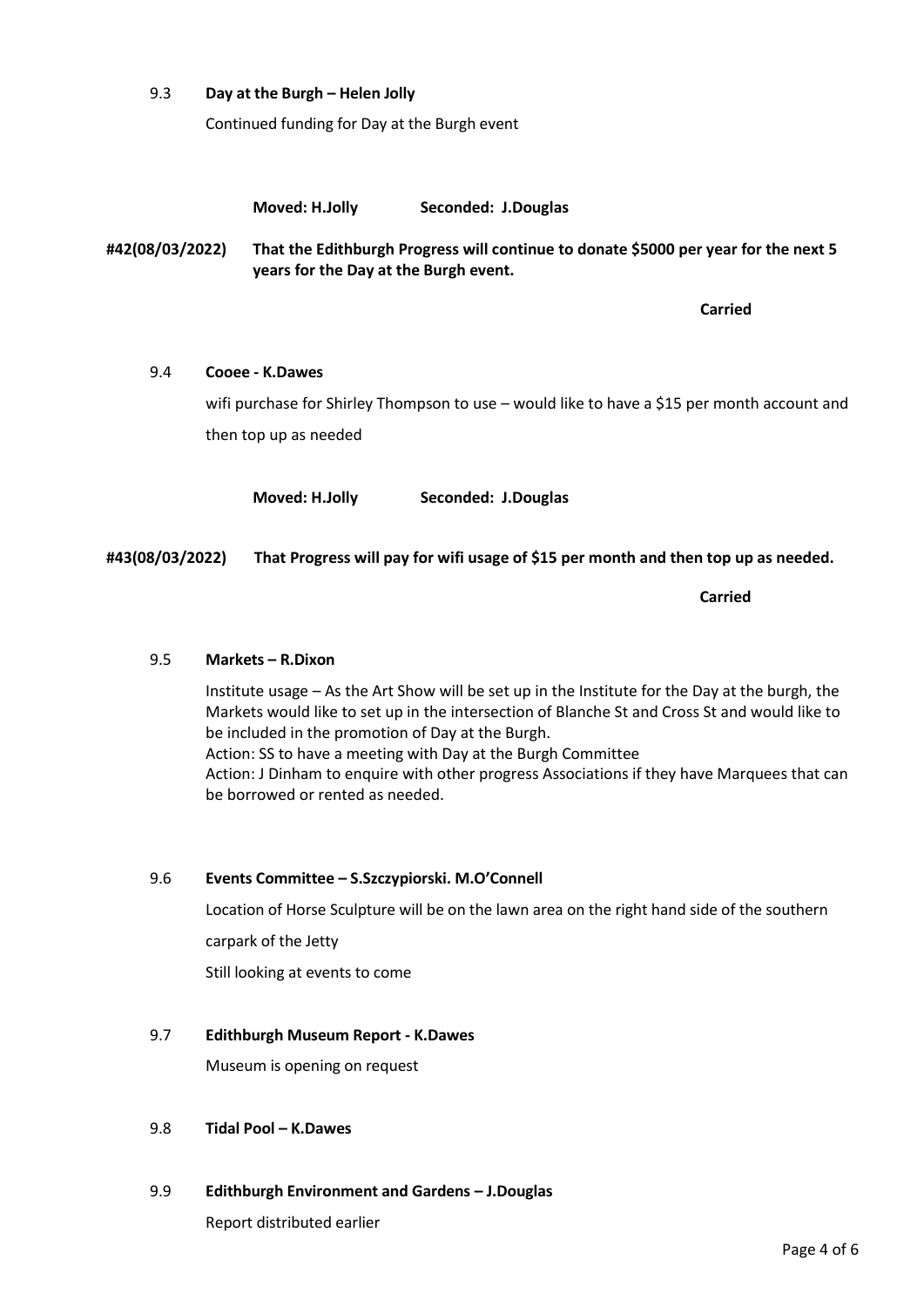#### 9.10 **Councilor's Report**

#### **10. Correspondence**

10.1 **Correspondence In**

**Moved: M.O'Connell Seconded: R.Dixon**

**#44(08/03/2022) That correspondence in and out as tabled be accepted.**

#### **Carried**

#### **11. General Business**

#### 11.1 **Nuggett and Shona Emory – Jen Robyn Fish Cleaning Station**

fish station at the Jetty for the use of everyone, caravan park has facilities but only for use of guests of the park. Location would be in front of car park on northern side of the jetty, along the walkway which would mean it wouldn't be visible from the houses across the road. Fish carcass would not be allowed back to the sea – thinking of putting them in an enviro bag and then in a bin and ask council to empty once a week. Drainage to the sea would only be water through a holding tank using a pump.

Suggest the best way to go forward is that this needs to be a Progress project and a letter to Council to start the process and to find out the next step.

Currently, fish are cleaned on the seats or the rails on the jetty.

Progress are asked to consider going ahead with this -

Grant of \$1500, funds of \$2300 collected so far,

Action: Nuggett to dot point issues and benefits and forward to Progress and then J Dinham to write to council putting this project forward

#### 11.2 **Peter Bartram – Resignation from Progress Committee**

#### 11.3 **Vice Chair elections**

KD nominated Mick O'Connell as vice Chair

**Moved: K.Dawes Seconded: P.Dixon** 

**#45(08/03/2022) That Mick O'Connell be Vice Chair of Edithburgh Progress Committee.**

#### **Carried**

Mick elected Vice Chair – will need to become bank signatory and have a purchase order book